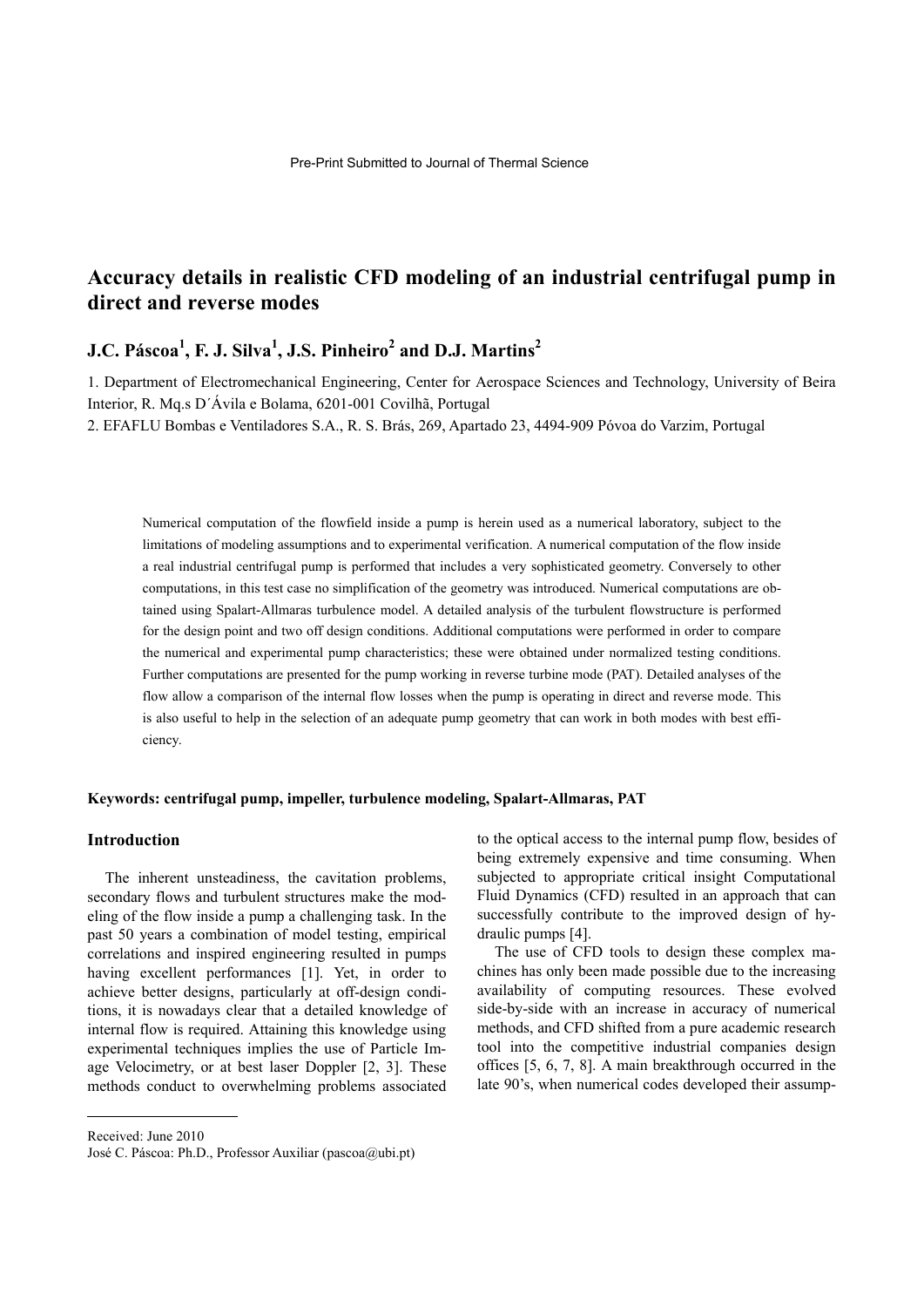tions from a pure inviscid physical model into viscous turbulent models. However, and due to the increased computer power required by these methods, only 2D or quasi-3D computations for simplified isolated pump components were possible [9, 10]. Even so, much of this work in isolated components allowed an increase in efficiency of pump elements, such as the impeller, volutes and guide vanes. Only in recent years it became possible to compute a full 3D flowfield inside realistic pump geometries [11]. This is an extremely valuable tool to take into account the internal component interactions. Nevertheless, and to become useful, the results of these computations require that the designers have a deep knowledge of flow physics and of the underlying modeling limitations. Even nowadays, current state-of-the-art modeling can not cope with detailed features in a global way. In case of using numerical and optimization methods to automate design this is even worse [12]. Detailed features such as wear-ring seals are usually coupled using an analytical-numerical approach [13]. The weaknesses associated to the empirical nature of turbulence models implies that numerical results must recursively be benchmarked with experimental testing [14].

In numerical modeling of pump flows there are additional complexities not present in pure stationary frame of reference flows. The interaction between stator and rotor must be tackled, and this is usually done using three different approaches; frozen-rotor, mixing-plane, and pure unsteady computation. The most demanding in computer power, and best accurate, is the full unsteady computation. In the frozen-rotor approach a quasi-steady computation of the flow is made, and in the mixing-plane approach a pure steady computation is done. The reference to unsteadiness refers to the way in which we solve the stator-rotor interaction, as even for a mixing-plane approach an unsteady computation of the internal flow field is possible, albeit in this later case we loose the unsteady information in the vicinity of the mixing-plane. In the frozen rotor the grid is frozen in time, and this is best accurate for axial flow pumps due to circumferential periodicity of the geometry. With the mixing-plane approach the computation is performed by averaging the flux variables in the planes defining the stator and rotor fluids. This allows computing the flow using only one blade, thus reducing the grid node count. A faster computation can then be performed for the cases in which this method does not exhibit convergence problems. These problems usually occur due to a very small gap between stator and rotor and due to unsteadiness of the flow impinging on the mixing-plane. This can be caused by a thick trailing edge on an inlet stator blade, as happened in our computations. Another source of problems is in the pump tongue zone. We were not able to achieve a fully converged mixing-plane solution due to the very compact nature of our centrifugal pump. As very compact pumps are increasingly common, the mixing-plane approach becomes infeasible for most commercial pump geometries. Yet, it is advisable to use the mixing-plane model in cases the gap is enough to sustain a good convergence of the numerical code, as is the case for high volute-rotor ratios. Alternatively the unsteady computation involves a sliding of the rotor mesh in the continuity interfaces with the stator, between the moving and static fluid. In that case a fully converged solution must be obtained for each time-step. The time-step must be sufficiently small to achieve a good resolution of unsteadiness, and this result in high computing power requirements. For the present computations we have applied a frozen-rotor approach, due to the existence of a small gap between rotor and tongue, and in order to reduce the burden of performing unsteady computations.

One fundamental factor that introduces a weakness in CFD pump design, especially for routinely design purposes, is related to turbulence modeling. The computations must be performed by means of the Reynolds Averaged Navier-Stokes (RANS) equations with an appropriate turbulence model. Direct Numerical Simulation is out of range due to the high computer power needed, and Large Eddy Simulation is currently only feasible for simplified pump elements. As implied, by time averaging the equations we must define a way to compute the Reynolds stresses. Actually, instead of solving for the Reynolds stresses an eddy viscosity approach is applied. There is a wide range of turbulence models developed; each has its own weaknesses and virtues. Most of the best performing are implemented in Fluent commercial code, as is the case of  $k-\varepsilon$ ,  $k-\omega$  and Spalart-Allmaras. For our computations we have used  $k-\varepsilon$  and Spalart-Allmaras. Actually, this later resulted in more accurate results computed for the pump when compared with experiments. Spalart-Allmaras is a low-Re turbulence model and therefore can be used without wall functions. For the case of  $k-\varepsilon$ , as it is a high-Re turbulence closure, a near wall result must be obtained using wall functions. These functions are of empirical nature and allow predicting the flow in the near wall region using very crude meshes. Using Spalart-Allmaras without wall functions implies that the first computational cell above the wall must lie in the laminar sub-layer, with  $y+=1$ . Using wall functions, even with the low-Re Spalart-Allmaras model, implies that the first cell above the wall can be defined in the logarithmic layer, thus resulting in a reduced grid count for the boundary layer flow. On a typical mesh used to integrate to the wall it would be needed 40 computing cells to resolve the boundary layer, this will reduce to 15 when applying wall functions for a  $y^+$  near 100 [15]. Yet, the  $y^+$  can reach the validity limit of 300 and thus the reduction in grid cell number can be even greater. We should also refer that the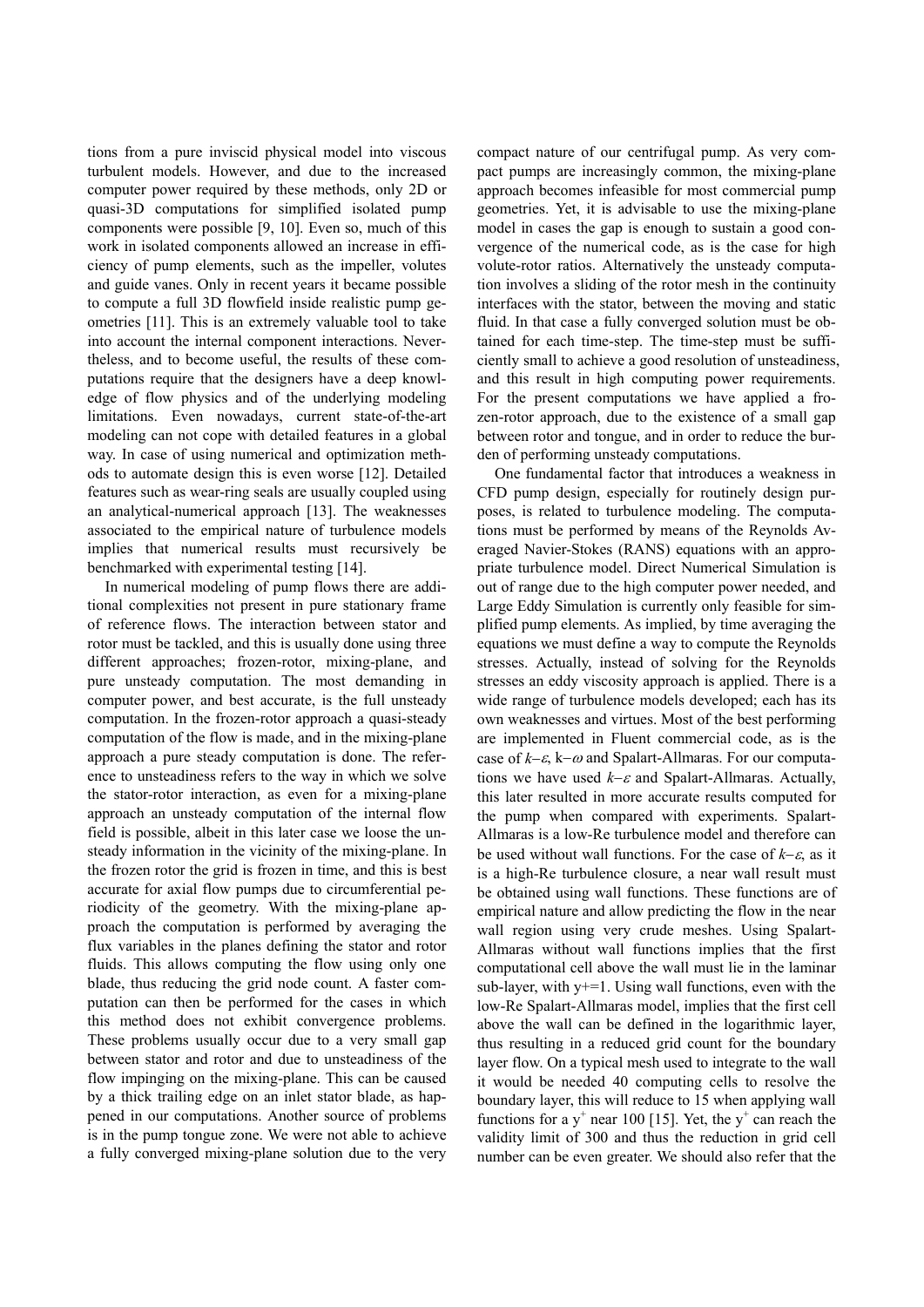computational efficiency will be further increased due to a reduction of the aspect-ratio; typically wall resolving grids have high aspect ratio that compromise convergence due to round-off errors. The high computing cost of resolving the full wall boundary, without wall functions, is contra productive for daily pump design practice. On course of this work several meshes were created in order to ensure that the grid is in the validity range of the wall functions,  $y^+$  between 30 and 300, see [16].

In this work we present a detailed analysis of the flow inside an industrial centrifugal pump manufactured by Efaflu – Bombas e Ventiladores S.A. [1]. The proposed work resulted from three main challenges. First, how to most accurately model the geometry using an adequate mesh. Even the most recent works presented in the literature resort to simplifications applied into the computed geometry [17, 18, 19]. In the present case the only simplification was the non-inclusion of wear-ring seals. A detailed description is presented regarding the problems. and proposed solutions, obtained on course of this work. This is presented in second Section. The second challenge is to know how accurately the pump can be modeled using the frozen-rotor approach and associated turbulence closures. We have compared the numerical results with the experiments obtained for the same pump under normalized conditions. A detailed analysis for design and off-design conditions is given in the third Section. This resulted in suggestions for the redesign of the pump. A final challenge is the application of the pump working as turbine. A detailed analysis of the efficiency, internal flow losses and axial forces is presented and compared to direct (pumping) mode in last Section.

### **Numerical Model For The Benchmark Test Case**

Herein we describe the NNJ pump used in the computations. A detailed description of the mesh generation procedure is given in order to take into account the very fine details of the pump. The pump was subject to experimental testing at the normalized pump test bench of Efaflu - Bombas e Ventiladores S.A.

### NNJ 125-250 centrifugal pump geometry and grid generation

One of the goals of the present work is to achieve a very precise definition of the geometry by means of the computational mesh. In our case the mesh was created from a 3D CAD file given by the manufacturer, see Fig.1. This ensures that when creating the mesh all the detailed features of the pump are incorporated. Even if the mesh generator within Fluent enables us to create an almost automatic mesh, this was not the procedure followed. A very strict procedure was performed, in which the mesh was subdivided into several blocks, and a very detailed



 $Fig. 1$ The 130 kW NNJ 125-250 centrifugal pump: a) A section view of the pump and partial view of the experimental facility at Efaflu S.A., typical normalized measurements are for flowrate and manometric pressure at pump inlet and outlet. b) A global view of the mesh created to perform the computations with 2 134 777 volumes.

analysis of the mesh quality was made for each block.

The NNJ series is an industry normalized class of pumps. This centrifugal pump is very complex as it features an inlet guide vane at rotor entrance, and further it includes in the backrotor six structural vanes; see Fig.1-a). The purpose of the backrotor vanes is to perform equilibrium of the axial force in the shaft due to Bernoulli effect caused by its rotating core fluid. Additionally we can see a partial view of the experimental testing facility at Efaflu - Bombas e Ventiladores S. A. Normalized procedures are conducted at this testing station in order to obtain the pump characteristics. A global view of one of the generated meshes can be appreciated in Fig.1-b), it comprises 2 134 777 volumes.

The pump rotor is of the shrouded type; it has a nominal diameter of 265 mm and comprises 8 blades. The suction duct has a diameter of 148.50 mm that reduces to 125 mm in the pressure duct. Catalogue data for this pump series is available from [1].

The grid is composed by 12 geometrical blocks, see Tab. 1. Some of the most important blocks are visible in Fig. 2. For each of the blocks we construct interfaces that allow the transfer of kinematic variables between the bordering fluid blocks. Besides the geometrical blocks we also define two fluid blocks, these comprise the stationary and rotating fluid. A rotating fluid block is defined in the rotor and a second rotating fluid block is also defined for the rotor backward vanes. The remaining fluid is considered in a stationary reference frame. In order to obtain a good mesh quality we have performed detailed aspect-ratio and equi-angle adjustments by redistributing the nodes in all over the grid blocks. As an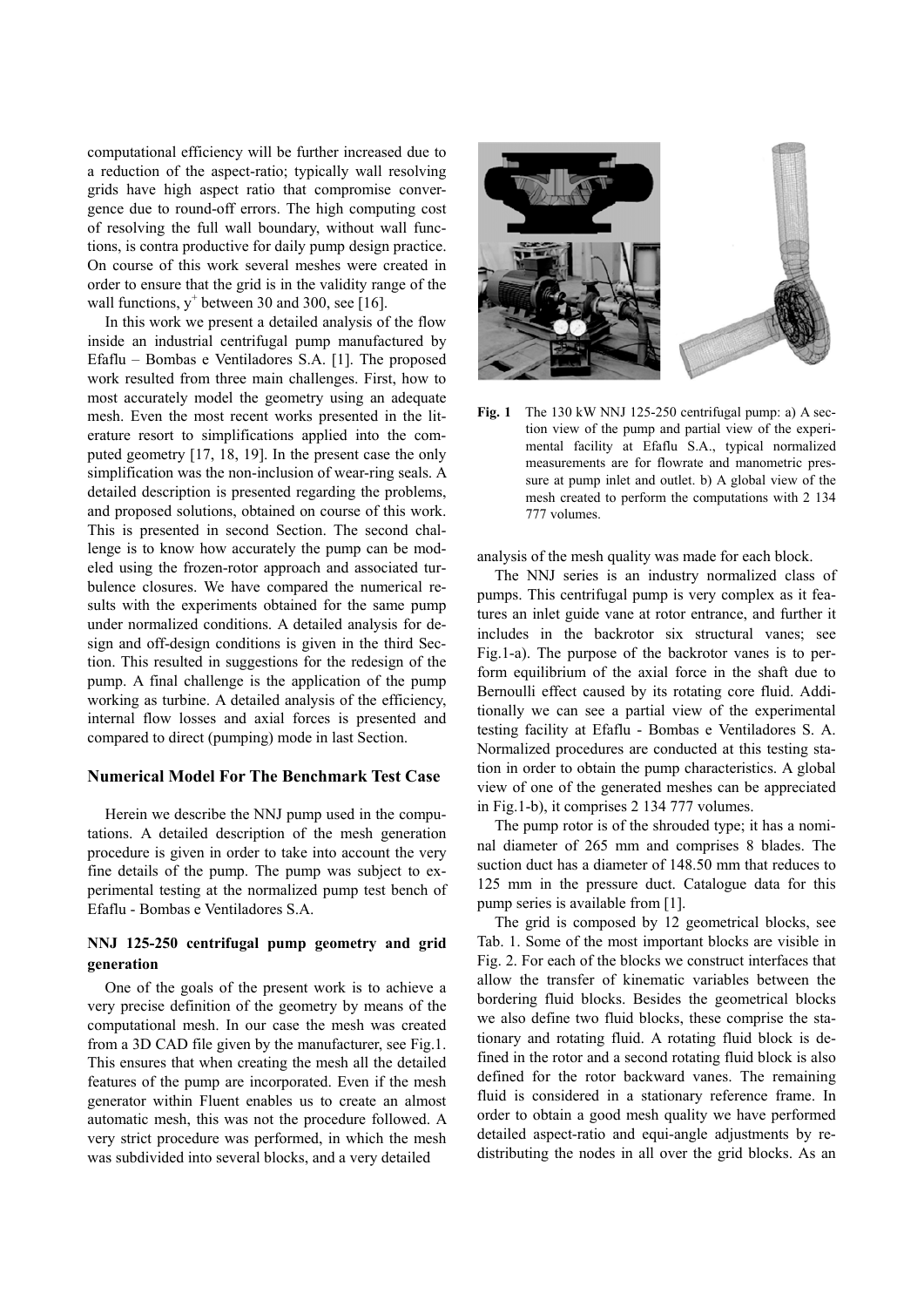Table 1 Explanation of the grid blocks created to define the pump, including a description of the imposed boundary conditions and of the numerical model.

| Parameter                                 | Numerical grid                                                                                                                                                    |  |  |  |
|-------------------------------------------|-------------------------------------------------------------------------------------------------------------------------------------------------------------------|--|--|--|
| Domain of simulation                      | Block A+Block B+Block C(impeller-<br>blade passages)+Block D+Block<br>8<br>E+Block F+Block G+Block H+Block<br>$I + Block$ J(volute casing)+<br>Block<br>k+Block L |  |  |  |
| Extended inlet duct grid                  | Unstructured 135 129 cells (tet+pyr)                                                                                                                              |  |  |  |
| Extended outlet duct grid                 | Unstructured $87,461$ cells (tet+pyr)                                                                                                                             |  |  |  |
| Impeller frid                             | Unstructured 881 138 cells (tet+pyr)                                                                                                                              |  |  |  |
| Volute casing grid                        | Unstructured $407\,017$ cells (tet+pyr)                                                                                                                           |  |  |  |
| Block D                                   | Structured 9 555 cells                                                                                                                                            |  |  |  |
| Boundary conditions and numerical methods |                                                                                                                                                                   |  |  |  |
| Inlet                                     | Total pressure=0 Pa                                                                                                                                               |  |  |  |
| Outlet                                    | Gauge pressure=735 671.5 Pa                                                                                                                                       |  |  |  |
| Interface impeller/volute                 | Frozen Rotor                                                                                                                                                      |  |  |  |
| Turbulence model                          | Spalart-Allmaras                                                                                                                                                  |  |  |  |
| Spatial discretization                    | Second order                                                                                                                                                      |  |  |  |



Fig. 2 The grid used to model the flow inside the centrifugal pump comprises 12 blocks. The most significant blocks are: (a) The inlet guide vane block that achieves a detailed modeling of the zone between the suction block and the rotor block. (b) A block for the shrouded rotor that was created using a pure unstructured grid due to the complexity of the geometry. (c) A second rotor block associated to the moving fluid in the back-rotor vanes. (d) The volute casing block that is defined in a stationary reference frame.

example, in Fig. 3 we can see a redesign of the mesh for the inlet guide vane. This was made in order to achieve a reduction in skewness. Initially the mesh was completely structured, as this is beneficial in terms of resolving the boundary layers. Unfortunately this resulted in a bad quality mesh and thus we have resorted to a mixed structured-unstructured mesh. The grid aspect-ratio parameter is extremely important to achieve a good convergence rate; actually in worst cases it can actually make convergence almost impossible. It is useless to have a nice structured mesh in the boundary layer that cannot converge at all.



Fig. 3 Evaluations of the skewness parameter in mesh of the inlet guide vane. (a) Initially the cells were all of the structured type. (b) In a second step we have recreated the mesh using structured and unstructured meshes. A major reduction in skewness was achieved.

#### Numerical model used to compute the flow

The numerical computations were performed using Fluent 6.3 commercial CFD code. The flow is modeled using the RANS equations in 3D, including the centrifugal force effects in rotor. The fluid is considered incompressible. The computation is performed by marching to the steady-state using a pseudo-unsteady formulation. This pseudo-unsteady approach enables a faster convergence to steady state, but the intermediate solutions have no physical significance. As we were mainly interested in a steady-state solution we followed this approach to achieve faster convergence. Solutions were attempted using two turbulence models, namely  $k-\varepsilon$  and Spalart-Allmaras.

With preliminary computations we established that the Spalart-Allmaras was the method that best approached the experimental results. Therefore this was the chosen method to compute the remaining solutions presented in this work. Albeit Spalart-Allmaras is a low-Re turbulence model, and can be used to compute near wall flows, for reasons of computational efficiency we have applied wall functions. A second-order discretization in space was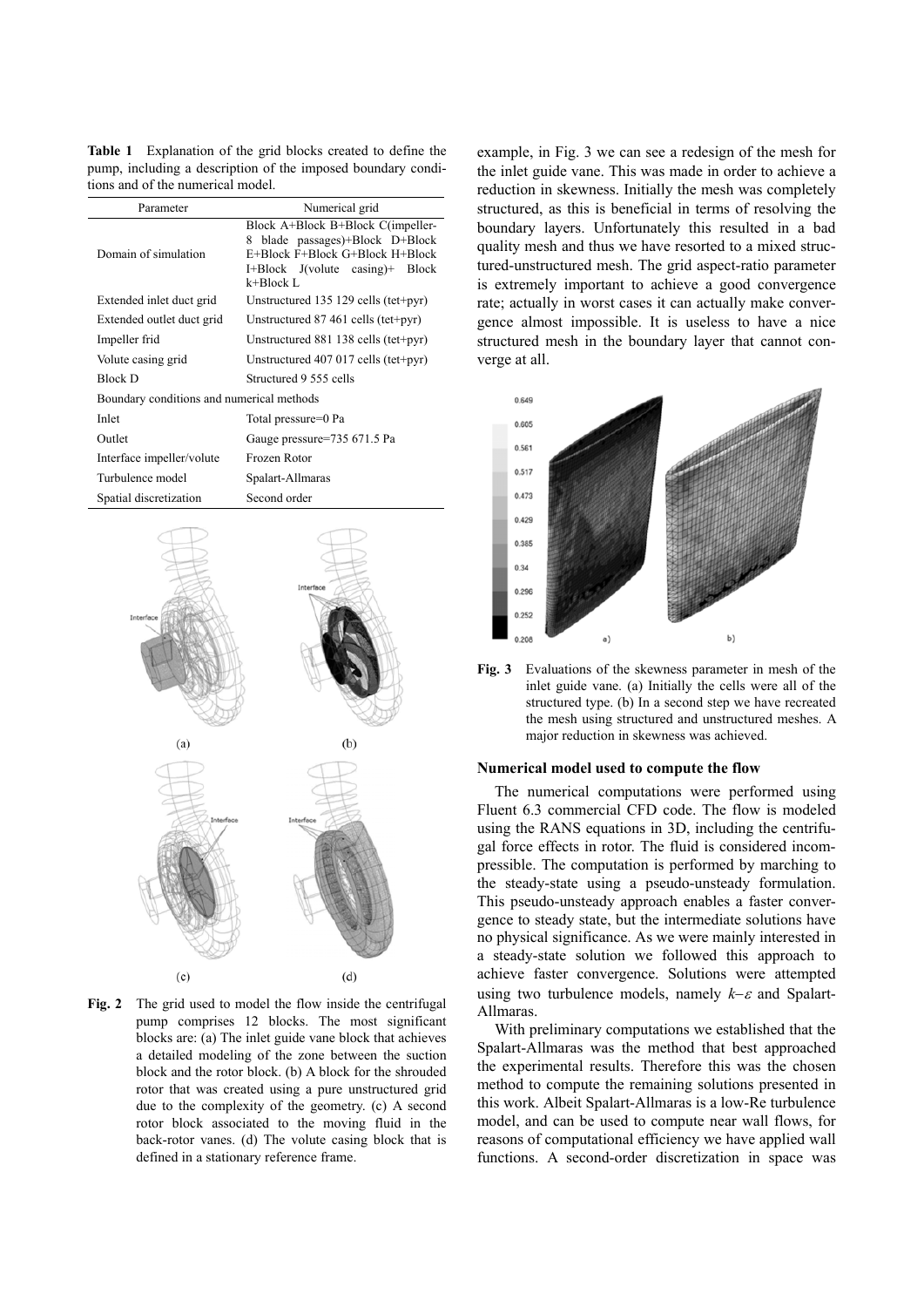used to obtain every final result, albeit computations started always in first order to achieve a main bulk initial flow. This resulted in faster solutions than the ones obtained if we started the computations initially from first order. The PISO algorithm was used to march in pseudo-time. This algorithm was used in a coupled solution procedure for the system of equations. We realized that this coupling was of foremost importance to achieve a second-order convergence with this kind of very complex grid. Even with all the care we have taken to create the mesh, there were some remaining lower quality areas that hindered the convergence of initial computations. The results herein present were obtained using a frozen rotor approach to take into account the stator-rotor interaction. Some initial computations were attempted using the mixing-plane assumption but were unsuccessful, as expected, in view of the high volute-rotor radius ratio. This happened in the tongue region, for the rotor, and also due to the inlet guide-vane that was too close to the inlet rotor interface.

Another important aspect of the implementation of the numerical model is the choice of boundary conditions. No slip and wall interface are normal conditions for the viscous walls and for the connection of the fluid between the moving and rotating frame of reference. A different question arises when we tackled the problem of the inlet and outlet boundaries. There are in the literature diverse type of boundary conditions that were considered for these boundaries  $[18, 20]$ .

A vast majority of the results presented in the literature apply a mixed type condition, using static pressure at outlet and mass flow at inlet. This condition is very robust and allows a direct control on the inlet mass flow. Results have usually a fast convergence rate. Yet, this type of boundary condition is not a natural boundary condition due to the imposition of the mass flow. Unsteady effects present in the flowfield will have a tendency to being filtered, in spite of achieving convergence in poor quality meshes. A more natural condition is the imposition of a stagnation pressure at inlet and a static pressure at outlet, with the mass flow resulting from this imposed pressure difference. The use of this condition requires usually a good quality mesh, as the one we created for this work. Incidentally the inlet stagnation pressure can be referred to the pressure head  $\Delta P = P_2 - P_1$ , and this allows a prediction of the computing point as compared to the pump characteristics. Further, a moving reference frame was applied to the rotating fluid and all the results were obtained for a nominal pump rotation of  $2900$  r/min

## Results Obtained for the Computation of the Flow

In this section we will present the numerical results

obtained for the centrifugal pump in direct and reverse mode. Computations were performed for design and off-design conditions.

#### Investigation of the flow in the pump

In order to check the validity of the numerical model we have compared the numerical results with the experiments. These experiments were obtained in Efaflu S.A. testing station, seen in Fig1-a). The results from the experiments present a relative error below 2%. This is mainly pushed up by flowrate measurements, since the pressure measurements are much more precise. In Fig. 4 we present a direct comparison between the experimental and numerical characteristics. Numerical results are systematic below the experimental characteristic, around  $5\%$ .



Fig.  $4$ Experimental validation of the numerical model for the centrifugal pump in direct mode. Comparison of head parameter  $\Psi = gH/N^2D^2$  and power parameter  $\pi_P = P/N$  $\rho N^3 D^5$  as a function of flow parameter  $\Phi = Q/ND^3$ . Notice that this is a detailed view, due to a rearrange of the axis, that amplifies the discrepancies.

This is to be expected as we have used the frozen rotor model. In regards efficiency, numerical results give an efficiency of 77% and experiments provide 79%. A very small discrepancy indeed, below 2.5%. We have thus decided to investigate the effect of rotor position into the computed results.

In Fig. 5 we can see that diverse values for the flowrate are to be expected when we use the frozen rotor at a different position from the tongue. These corresponds to the different frozen-rotors computations.

The results of the computations taken at different blade-tongue positions can be seen in Fig.6. This demonstrates that the flowrate changes at the diverse positions. Accordingly, only a full unsteady computation can approach accurately the experimental results. Albeit these minor discrepancies between the CFD results obtained for each frozen rotor position and the experiments, with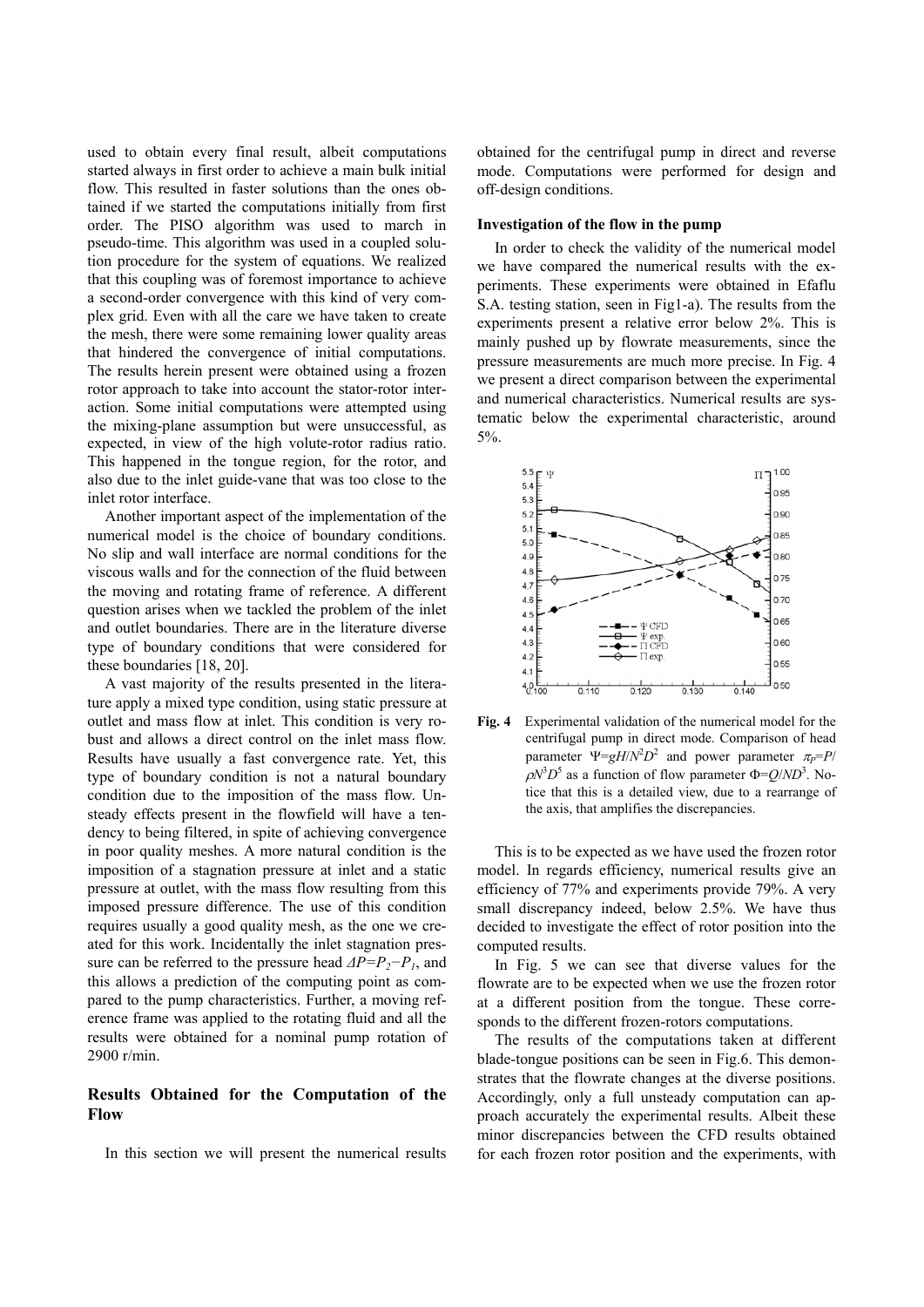

Relative positions of one blade in relation to the volute, Fig.  $5$ each corresponds to a frozen rotor computation.



Fig. 6 Results obtained for different frozen rotor positions, it is evident that flowrate changes as a function of angular blade position, relative to tongue. The mean value is  $118.8621/s$ 

just one frozen rotor computation we have already results that can help in redesigning the pump.

The initial position seen in Fig. 5 refers to the initial position of the rotor used in the first computations. These results were obtained for the same pressure difference, and the flowrate evolves as a function of blade position. The peak maximum flowrate is attained for an angular position of around 16°. The pump has 8 blades and this corresponds to a step of 45°, this step was here further subdivided into 7.5° to make the computations.

We will now proceed to analyze in detail the internal flow of the pump, both for design and off-design conditions. In Tab. 2 we make a comparison between the experimental and numerical results at the design point (around  $122.07 \frac{1}{s}$ ) and also for values ranging from 99.42 to 130.20 liters per second.

In Fig. 7 we can have an insight on how the flowstructure changes as we move to upper and lower values of the flowrate design point. Interesting is here to note how has changed the pressure in the volute exit, as this regulates the maximum flowrate that can be achieved by the pump. However, in order to have a detailed knowledge of the flow inside the pump we must resort to the streamline pattern for the two off-design computations, see Fig. 8. It is interesting to observe the occurrence of a recirculation bubble for the computations at 1.047Qn. For the part load computations we do not observe this behavior.

Table 2 Comparison between the experimental results and the results obtained with the numerical model. Static pressure values are presented for a range of five working conditions.

| Numerical |                |      | Experimental |      |
|-----------|----------------|------|--------------|------|
| Q[1/s]    | $\Delta P[Pa]$ | H[m] | DP[Pa]       | H[m] |
| 99.42     | 817 250.7      | 73.3 | 873 090.0    | 89.0 |
| 114.70    | 782 738.4      | 79.8 | 825 000.0    | 84.1 |
| 122.07    | 760 636.7      | 77.5 | 810 000.0    | 82.7 |
| 128.06    | 738 152.6      | 75.2 | 787 500.0    | 80.3 |
| 130.20    | 729 105.4      | 74.3 | 781 250.0    | 79.6 |





### Numerical results for the pump working as turbine in reverse mode

In some circumstances centrifugal pumps have been proposed in the literature to operate in reverse pumping mode [21]. This is generally the case for pico-turbine sites, in which the development of small turbines for diverse working conditions is not economically feasible. Actually the price ratio between the small turbines and the Pump-As-Turbine (PAT) can attain values of 7 to 1. This certainly stimulates the application of PATs and also research on the flowfield inside these machines. In most cases the selection of a certain pump to work as PAT is made using empirical correlations, such as the ones given by Williams, in part because most of the pump manufacturers do not provide the experimental characteristics in reverse mode. However, by running our numerical model in these reverse operating conditions we can very easily analyze the performance of pumps operating as turbines.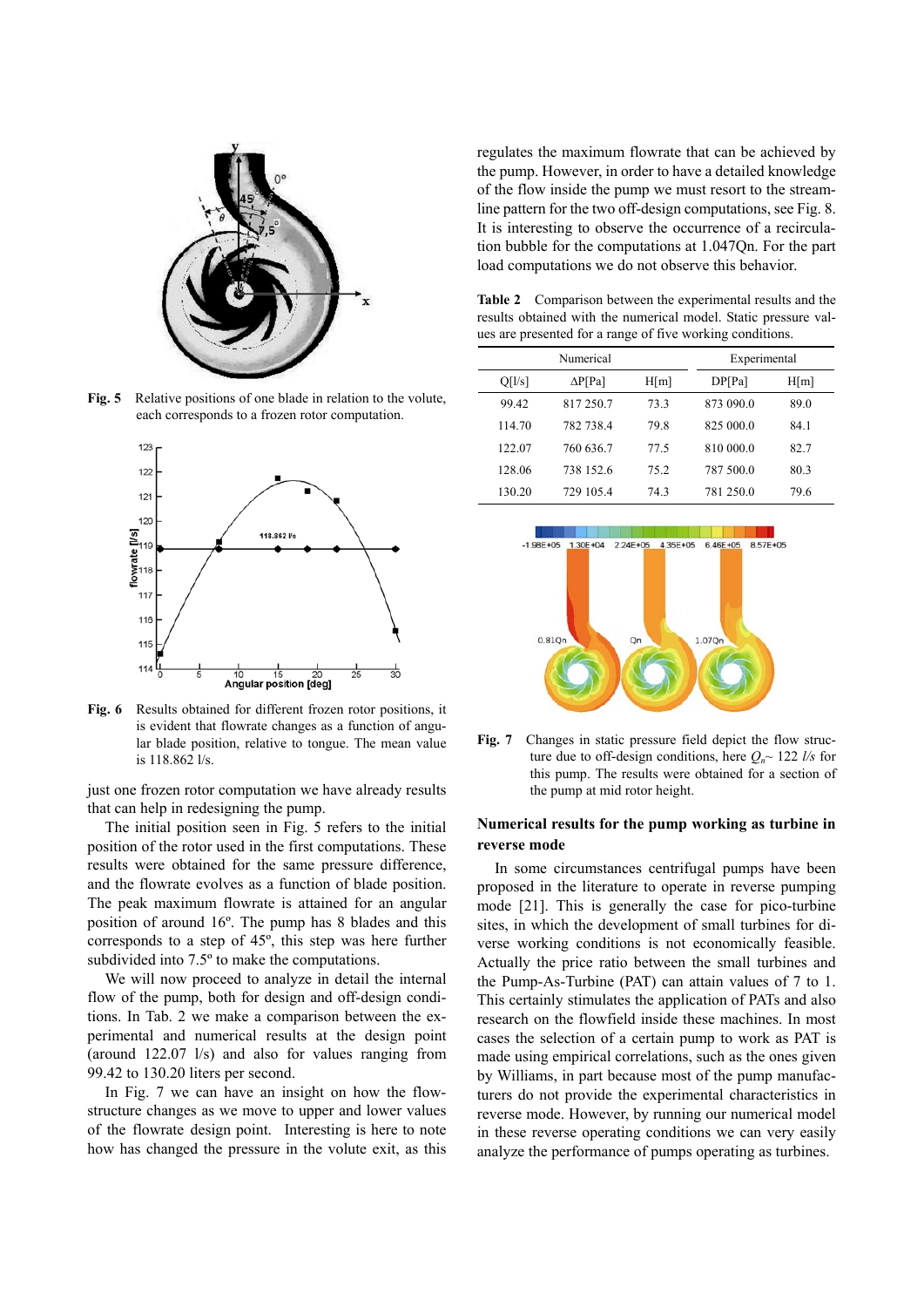

Fig. 8 Streamlines inside the pump for a section at mid rotor height: a) flow in the volute casing with a detailed view of a recirculating bubble. b) Flow in the rotor with the velocities represented in the relative frame of reference.

In our model we need to impose, as boundary condition, the head pressure ratio. This can be obtained by extrapolating the nominal design point, as a pump, to the nominal design point as a turbine, see Fig. 9. In order to start the computations we have used Williams<sup>[22]</sup> correlation to obtain the nominal values in turbine mode from nominal pump mode. In this case we need to know, besides the head and flowrate, the maximum efficiency of the pump. We have used our computed results for direct mode, thus  $\eta_{\text{max}} = 77\%$ .

$$
Q_t = \frac{Q_{BEP}^{max}}{\eta_{\text{max}}^{0.8}} = 151.61 \text{ l/s}, H_t = \frac{H_{BEP}}{\eta_{\text{max}}^{1.2}} = 112.2 \text{ m}.
$$
 (1)

Only minor modifications must be made to the numerical model of the turbine. In this case we have changed the static pressure ratio, by imposing the value given by the previous equations, and also the rotating direction of the pump was reversed. The results obtained using our CFD model for turbine mode of operation were  $Q = 145.5$  *l/s* and  $H = 113.8$  *m* (1 116 960.2 Pa). It is interesting to note that operation in pump mode results in quite different pattern of losses, as can be seen in Fig. 9-b) and  $-c$ ).

Another question arose that is related to know if the pump working in reverse mode can have some problems related to axial shaft forces, as we have increased the head, see Eq. (1). The new values of pressure ratio are much higher than the ones attained in pumping mode. So,



Fig. 9 Results obtained for the (PAT) pump-as-turbine: a) Static pressure distribution in turbine mode for a section at mid rotor height. b) Stagnation pressure loss when operating in pump mode at nominal conditions. c) Stagnation pressure loss when operating in pump-as-turbine for the turbine nominal conditions. Values are normalized by rotor inlet stagnation pressure  $\Pi = 1 - p_{tot}/p_{tot}$ .

it is to be expected that some problems can arise due to axial load in the shaft bearings. We have computed the axial force in direct and inverse mode (pump  $Q=123.33$ ) *l/s* and  $H=77.20$  *m*; PAT  $Q=151.61$  *l/s* and  $H=112.2$  *m*). In pump mode we have obtained an axial force of 587.86 N and in reverse mode  $205.85$  N. In order to being able to compare these two values we must perform a nondimen-<br>sionalization using  $C_{F_z} = F_z/(\Delta P \times A_R)$ , being  $\Delta P$  the pressure head in the corresponding mode of operation.

We have obtained an axial shaft force 3.7 times higher in pump mode as compared to reverse mode. This means that the PAT can cope with the shaft axial force. However, in case the PAT is to be expected to operate at higher velocities than in pump mode, then, other problems can arise.

For the centrifugal pump we have noticed the existence of six structural radial vanes in the back-rotor. These have the effect of reducing the pressure from  $P_1$  to  $P_2$ . see Fig.10. This happens in the small space between the back of the rotor and the pump. Only by modeling this detailed pump feature we could compute the real axial force. In this area, the 6 vanes increase the kinetic energy of the local fluid and this contributes to a decrease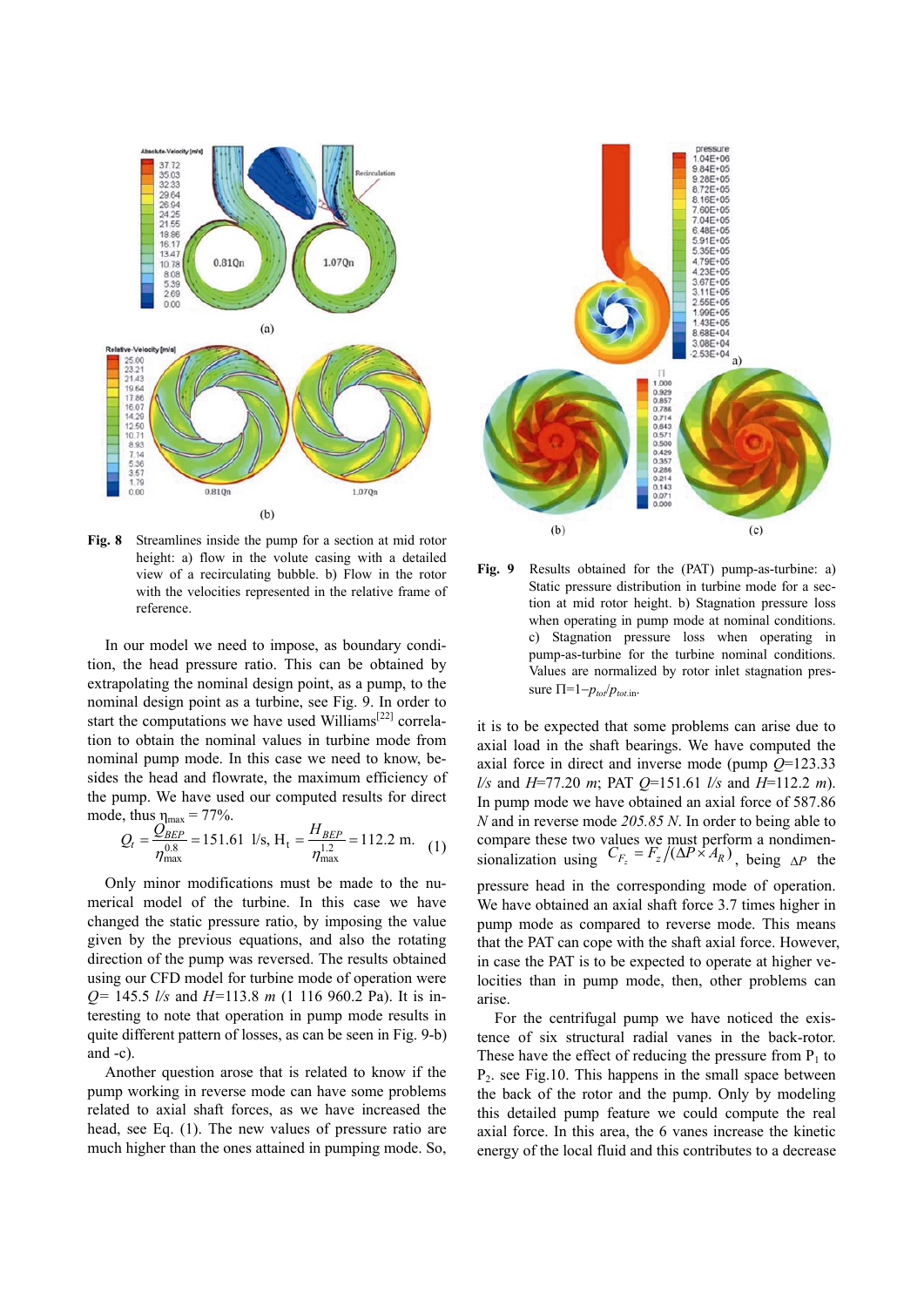in pressure. Another question is related to the changes occurring in the efficiency for reverse and direct operating mode. The efficiency computed in reverse mode  $(\eta = 72.6\%)$  is lower than when working in direct mode  $(\eta = 77\%)$ .



Fig. 10 Axial force acting in pump rotor, this can be computed from CFD results for pump and turbine modes. Here we can see an idealized pressure distribution for the pump rotor.

### Conclusions

The work presented a detailed overview of the numerical modeling of an industrial centrifugal pump. A very careful generation of the grid allowed us to compute the flow both in direct and inverse mode. This careful mesh generation procedure was very important in order to achieve a second order convergence of the solution. Even if first order results can be useful in a global view, only second order results can allows us to make a detailed analysis of the internal flow with an appropriate confidence level.

In order to ensure the validity of the numerical model the numerical computations were compared to experiments. Results present a very good accuracy in view of the taken assumptions. By using a frozen rotor approach we have checked if, and how, did the flowrate changed as a function of the relative position of the blade and tongue. We concluded that the flowrate changed as a function of the relative rotor position. This result was only possible to be obtained because we have used pressure boundary conditions, for the inlet and outlet boundaries of the pump. A detailed analysis of the flow pattern inside the pump was performed. Later, and by analyzing the streamline pattern for a flowrate above the design point, we have noticed the occurrence of recirculation areas in that region. Recently, the manufacturer has made adjustments in that region and this resulted in a 5% increase in flow rate for this working point.

The pump was also analyzed working in reverse mode. A detailed analysis of the flow inside the pump, comparing both operating modes was performed. This allowed us to know the areas in which the losses are being generated. These being different in both operating modes. Actually the efficiency in reverse mode is lower than in pump mode. The care taken to treat the structural vanes in the back-rotor allowed us to analyze the behavior of the axial shaft force in direct and reverse mode. We concluded that in reverse mode the pump works with higher pressure levels, but this is not translated into axial force. Actually, the axial force is comparatively lower in turbine mode. This is beneficial because we don not need to worry about exceeding axial shaft force when changing from pump to turbine mode.

#### Acknowledgement

The present work was partly supported by  $CAST -$ Center for Aerospace Sciences and Technology at University of Beira Interior (Portugal).

### **References**

- [1] Efaflu, Industry Serie NNJ Normalized Pumps, Efaflu-Bombas e Ventiladores S.A.Povoa do Varzim, Portugal  $(2009).$
- [2] Wu Yuzhen, Huang Hao, Experimental research of pressure distribution in the casing of inducer, Journal of Thermal Science 18 (4) (2009) 301-305.
- [3] R. Kawashima, M. Uno, T. Kanemoto, Approaches to stable operation of shaftless centrifugal pump, Journal of Thermal Science 18 (1) (2009) 48-53.
- [4] D. Croba, J. L. Kueny, Numerical calculation of 2D unsteady flow in centrifugal pumps: impeller and volute interaction. International Journal for Numerical Methods in Fluids 22 (1996) 467-481.
- [5] J. C. Páscoa, A. C.Mendes, L.M. C. Gato, R. Elder, Aerodynamic design of turbomachinery cascades using an enhanced time-marching finite volume method, Computer Modeling in Engineering & Sciences  $6(6)(2004)$ 537-546.
- [6] J. C. Páscoa, A. C. Mendes, L.M. C. Gato, A fast iterative inverse method for turbomachinery blade design, Mechanics Research Communications 36 (5) (2009) 630-637.
- [7] J. V. Voorde, J. Vierendeels, E. Dick, A force-based grid manipulator for ALE calculations in a lobe pump, Journal of Thermal Science 12 (4) (2003) 318-322.
- [8] J. Li, H. Tsukamoto, A real-coded genetic algorithm applied to optimum design of a low solidity vaned diffuser for diffuser pump, Journal of Thermal Science 10 (4)